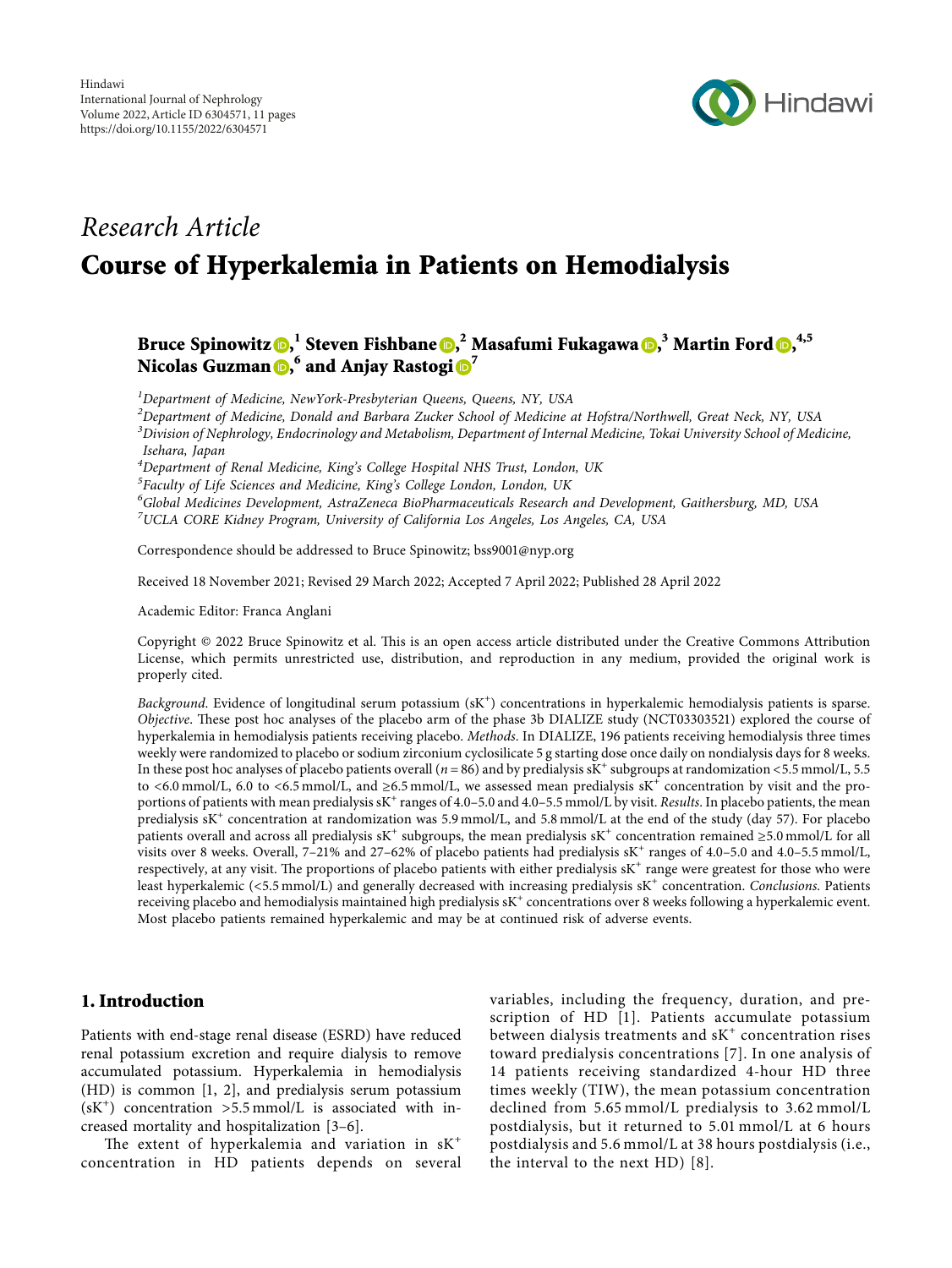Evidence of longitudinal trajectory of  $sK^+$  concentration and risk of recurrent hyperkalemia following a hyperkalemic event is sparse [\[9–14\]](#page-10-0), particularly among  $HD$  patients [\[1\]](#page-10-0). The frequency of potassium monitoring in clinical practice is typically performed based on the clinician's judgement and varies across regions [[10](#page-10-0)]. Nephrologists typically monitor predialysis  $sK^+$  concentration monthly in HD patients [[7, 15](#page-10-0)]. Evaluation of the longitudinal trajectory of  $sK^+$  concentration and risk of recurrent hyperkalemia following a hyperkalemic event is needed to inform physicians of the likely course and burden of hyperkalemia in HD patients, and to provide more information regarding the need for impact management strategies.

The phase 3b DIALIZE study (NCT03303521) [[16\]](#page-10-0) evaluated sodium zirconium cyclosilicate (SZC) compared with placebo in the management of hyperkalemia in HD patients. The placebo arm of this clinical trial provides the opportunity to evaluate the trajectory of  $sK^+$  concentration in hyperkalemic HD patients who received placebo in addition to maintenance HD. Here, we report the results of post hoc analyses of the placebo arm from the phase 3b DIALIZE study to examine the course of hyperkalemia in patients who received placebo.

#### **2. Materials and Methods**

*2.1. Study Design and Patients.* DIALIZE was an international, randomized, double-blind, placebo-controlled phase 3b study; the full details have been reported previously [\[16](#page-10-0)]. The study consisted of a 1-week screening period, an 8-week treatment period comprising 4 weeks for dose titration and 4 weeks for evaluation on stable dose, and a 2-week follow-up period. Patients were randomized 1:1 in a blinded manner to orally receive a starting dose of 5 g of SZC or placebo once daily on nondialysis days (4 days/week). All patients received HD TIW and routine dietary counselling as per local guidelines, including dietary potassium restriction. Management of dialysis prescription was implemented according to local clinical practices. Rescue therapy in accordance with local practice patterns to reduce  $sK^+$  in the setting of severe hyperkalemia (>6.0 mmol/L) included potassium binders, acute potassium-lowering agents, additional dialysis sessions, and a reduction in dialysate potassium  $(dK<sup>+</sup>)$ concentration.

Eligible patients were adults aged  $\geq$ 18 years with ESRD who were managed for ≥3 months before randomization by HD TIW and had a prescribed  $dK^+$  concentration of ≤3.0 mmol/L at screening. During screening, patients were required to have hyperkalemia despite maintenance HD, defined as predialysis  $sK^+ > 5.4$  mmol/L after the long interdialytic interval (LIDI) on day −7 and predialysis sK+ >5.0 mmol/L after at least one short interdialytic interval (SIDI) on days −5 and −3. Patients were required to have sustained blood flow  $(Qb) \ge 200$  mL/min and single-pool Kt/ V (spKt/V) ≥1.2 (or urea reduction ratio [URR] ≥63%) on stable HD during screening, with prescription expected to remain unchanged during the study.

2.2. Data Collection. Central laboratory sK<sup>+</sup> samples were obtained throughout the study (both predialysis and postdialysis at visits after the LIDI and only predialysis for visits after the SIDI). Parameters of dialysis adequacy (target spKt/ V and/or URR) and prescription (dialysate flow [Qd],  $dK^+$ concentration, prescribed ultrafiltration, and Qb) were recorded longitudinally. Study sites consistently used either spKt/V or URR in determining dialysis adequacy.

*2.3. Post Hoc Analyses.* In these post hoc analyses, we assessed biochemical outcomes in placebo patients. Analyses included predialysis and postdialysis  $sK^+$  concentrations and shift in  $sK<sup>+</sup>$  concentration from predialysis to postdialysis at each study visit during the dose-titration and 4-week evaluation periods. Predialysis sK<sup>+</sup> concentrations were available at all LIDI visits (days 1, 8, 15, 22, 29, 36, 43, 50, and 57) and SIDI visits (days 3, 5, 10, 12, 17, 24, 31, 38, 45, and 52); postdialysis  $sK^+$  concentrations and shift in  $sK^+$  concentration from predialysis to postdialysis were available at all LIDI visits and some SIDI visits during the dose-titration period (days 3, 5, and 12). Furthermore, we assessed the proportions of patients at each LIDI and SIDI visit who had a prespecified predialysis  $sK^+$  range of 4.0–5.0 mmol/L and an extended range of 4.0–5.5 mmol/L, and the number of LIDI visits ( $\geq 1, \geq 2, \geq 3$ , and 4) during the 4-week evaluation period (days 36, 43, 50, and 57), in which patients had  $sK^+$  concentrations that fell within these ranges. The extended predialysis  $sK^+$  range of 4.0–5.5 mmol/L reflected one that was deemed to be acceptable in clinical practice, as predialysis  $sK^+$  concentrations > 5.5 mmol/L are associated with increased hospitalization and mortality [\[3, 5, 6\]](#page-10-0). To assess the risk of recurrent hyperkalemia, we assessed the incidence of predialysis  $sK^+$  concentrations >5.5 or >6.0 mmol/L at LIDI visits during the 4-week evaluation period. Parameters of dialysis prescription and adequacy are reported. Concentrations of dK<sup>+</sup> were available at days  $-7, -5, -3, 1, 3, 5, 8, 12$ , 15, 22, 29, 36, 43, 50, and 57; dialysis adequacy parameters were available at days −7, 29, and 57; and dialysis prescription parameters were available at days −7, 1, 29, and 57. Shift from baseline (visit 1, day −7) to the end of treatment (visit 15, day 57) in the proportions of patients with  $dK^+$ concentration categories of 1, 2, and 3 mmol/L is reported.

*2.4. Statistical Analysis.* Analyses were stratified by predialysis  $sK^+$  concentration at randomization (visit 4, day 1):  $\langle 5.5 \text{ mmol/L}, 5.5 \text{ to } \langle 6.0 \text{ mmol/L}, 6.0 \text{ to } \langle 6.5 \text{ mmol/L}, \text{ and} \rangle$ ≥6.5 mmol/L. Baseline for subgroup stratification was defined as the last visit before study drug initiation (i.e., randomization visit) to account for variation from screening in predialysis  $sK^+$  concentration and to assess patients with a predialysis  $sK^+$  concentration of <5.5 mmol/L. No imputation of missing data was conducted. Concentration of sK<sup>+</sup> and shift in  $sK^+$  concentration from predialysis to postdialysis at study visits are reported as mean (standard deviation [SD]) and range. The proportions of patients with the two ranges of predialysis  $sK^+$  at study visits are reported descriptively; patients receiving rescue therapy were included in the analyses. For each predialysis  $sK^+$  subgroup,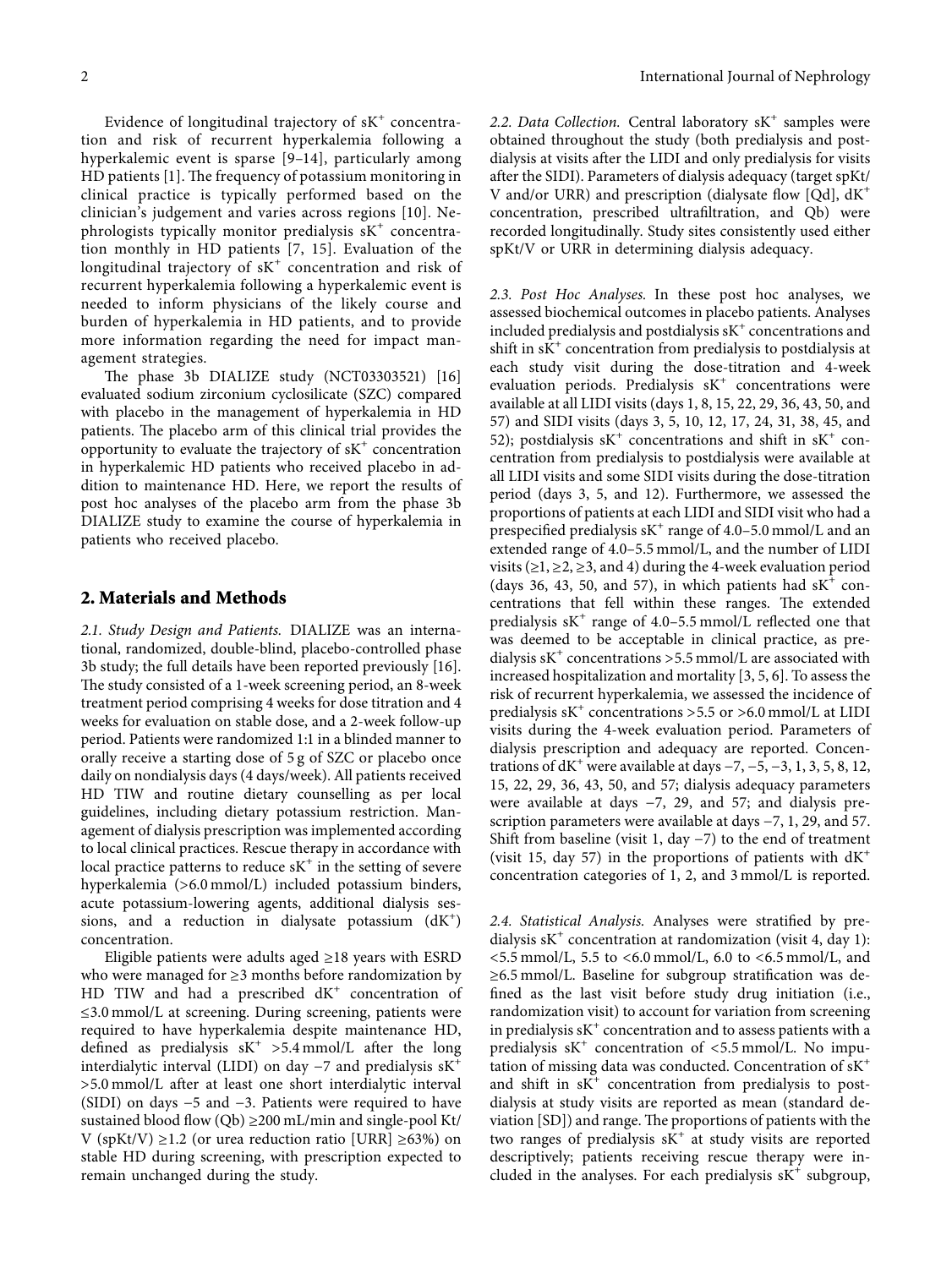the incidence of predialysis  $sK^+ > 5.5$  or  $> 6.0$  mmol/L at subsequent LIDI visits during the 4-week evaluation period was calculated as follows:

[Number of hyperkalemic events/total number of possible hyperkalemic events based on patients with evaluable data]× 100

Parameters of dialysis prescription and adequacy are reported as mean (SD).

#### **3. Results**

*3.1. Patients.* Overall, 99 patients were randomized to receive placebo. Of these, 86 had predialysis  $sK^+$  measurements at randomization (visit 4, day 1); data were missing for 13 patients. Among these 86 placebo patients, the baseline (visit 1, day −7) mean (SD) age was 60.3 (13.2) years, with 45.3% of patients aged 65–84 years, mean (SD) body mass index was 26.7 (5.5) kg/m<sup>2</sup>, 41.9% of patients were female, and the mean (SD) predialysis  $sK^+$  concentration was 6.0 (0.4) mmol/L (Table [1](#page-3-0)). At baseline, most patients had hypertension (80.2%) and 25.6% had type 2 diabetes; 14.0% and 26.7% of patients were receiving concomitant angiotensin-converting enzyme inhibitors and angiotensin II antagonists, respectively, during study treatment (Table [1\)](#page-3-0). Mean (SD) dialysis parameters at baseline were  $dK^+$  concentration2.2 (0.5) mmol/L, spKt/V 1.7 (0.4), and Qd 548.0  $(131.1)$  mL/min, and most patients (73.3%) had a dK<sup>+</sup> concentration of 2 mmol/L (Table [1\)](#page-3-0). Overall, 14, 37, 21, and 14 patients had predialysis  $sK^+$  concentrations at randomization of  $<$  5.5 mmol/L, 5.5 to  $<$  6.0 mmol/L, 6.0 to <6.5 mmol/L, and ≥6.5 mmol/L, respectively, measured after the LIDI.

3.2. Predialysis s $K^+$ . In placebo patients overall ( $n = 86$ ) and across all randomization predialysis  $sK^+$  subgroups, the mean predialysis sK<sup>+</sup> concentration remained  $\geq 5.0$  mmol/L for all study visits (Figure [1](#page--1-0)). In placebo patients overall, the mean (SD) predialysis  $sK^+$  concentration at the end of the study (visit 15 [LIDI], day 57) was 5.8 (0.7) mmol/L. Among the randomization predialysis  $sK^+$  subgroups of <5.5 mmol/ L, 5.5 to <6.0 mmol/L, 6.0 to <6.5 mmol/L, and ≥6.5 mmol/L, a mean (SD) predialysis  $sK^+$  concentration at end of study was 5.4 (0.5) mmol/L, 5.9 (0.5) mmol/L, 5.6 (0.5) mmol/L, and 5.9 (1.2) mmol/L, respectively.

The proportions of placebo patients who exhibited a predialysis  $sK^+$  range of 4.0-5.0 mmol/L and an extended range of 4.0–5.5 mmol/L at study visits were also assessed. The proportions of placebo patients with a predialysis  $sK^+$ range of 4.0–5.0 mmol/L and extended range of 4.0–5.5 mmol/L were greatest for those who were least hyperkalemic (i.e., <5.5 mmol/L) at randomization, and generally decreased with increasing randomization predialysis  $sK^+$  concentration (Figures [2\(a\)](#page--1-0) and [2\(b\)\)](#page--1-0).

Overall, 27% of all placebo patients  $(n = 86)$  had a predialysis sK<sup>+</sup> concentration of 4.0–5.0 mmol/L at  $\geq$ 1 of the four LIDI visits during the 4-week evaluation period

(Figure [3\)](#page--1-0). Meanwhile, 57%, 16%, 29%, and 21% of patients in the randomization predialysis  $sK^+$  subgroups of  $<$  5.5 mmol/L, 5.5 to  $<$  6.0 mmol/L, 6.0 to  $<$  6.5 mmol/L, and  $\geq 6.5$  mmol/L, respectively, had a predialysis sK<sup>+</sup> concentration of 4.0–5.0 mmol/L at  $\geq 1$  of the four LIDI visits during the 4-week evaluation period (Figure [3\)](#page--1-0). No placebo patient overall  $(n = 86)$  had a predialysis sK<sup>+</sup> concentration of 4.0–5.0 mmol/L at all four LIDI visits (Figure [3](#page--1-0)).

Overall, 67% of all placebo patients  $(n = 86)$  had a predialysis  $sK^+$  concentration within the extended range of 4.0–5.5 mmol/L at  $\geq$ 1 of the four LIDI visits during the 4-week evaluation period; corresponding proportions were 93%, 70%, 62%, and 43% in the randomization predialysis  $sK^+$  subgroups of  $\langle 5.5 \text{ mmol/L}, 5.5 \text{ to} \rangle$  $<6.0$  mmol/L, 6.0 to  $<6.5$  mmol/L, and  $\geq6.5$  mmol/L, respectively (Figure [3\)](#page--1-0). Meanwhile, 6% of all placebo patients ( $n = 86$ ) had a predialysis  $sK^+$  concentration of 4.0–5.5 mmol/L at all four LIDI visits; the proportions in the randomization predialysis  $sK^+$  subgroups of <5.5 mmol/L, 5.5 to <6.0 mmol/L, 6.0 to <6.5 mmol/L, and  $\geq 6.5$  mmol/L were 14%, 3%, 10%, and 0%, respectively (Figure [3\)](#page--1-0).

*3.3. Postdialysis sK<sup>+</sup> .* At randomization, mean (SD) postdialysis  $sK^+$  concentration was 3.6 (0.5) mmol/L, 3.7 (0.6) mmol/L, 3.9 (0.4) mmol/L, and 4.2 (0.4) mmol/L in the randomization predialysis  $sK^+$  subgroups of  $\langle 5.5 \text{ mmol/L}, 5.5 \text{ to } \langle 6.0 \text{ mmol/L}, 6.0 \text{ to } \langle 6.5 \text{ mmol/L},$ and ≥6.5 mmol/L, respectively. Mean (SD) postdialysis  $sK<sup>+</sup>$  concentrations at day 57 were similar to randomization values: 4.0 (1.1) mmol/L, 3.8 (0.5) mmol/L, 3.7 (0.5) mmol/L, and 4.0 (0.5) mmol/L, respectively (Figure [4](#page--1-0)). Minor fluctuations from randomization at the end of the study in mean postdialysis  $sK^+$  concentration corresponded with fluctuations in predialysis sK<sup>+</sup> concentration.

*3.4. Shift in sK<sup>+</sup> From Pre- to Postdialysis.* At randomization, mean (SD) shift in  $sK^+$  concentration was 1.5 (0.7) mmol/L, 2.0 (0.6) mmol/L, 2.3 (0.4) mmol/L, and 2.7 (0.5) mmol/L in the randomization predialysis  $sK^+$  subgroups of  $\langle 5.5 \text{ mmol} \rangle$ L, 5.5 to <6.0 mmol/L, 6.0 to <6.5 mmol/L, and ≥6.5 mmol/L, respectively (Figure [5\)](#page--1-0). Mean (SD) shift in  $sK^+$  at day 57 was similar to randomization values, with the biggest change from randomization in the most hyperkalemic patients: 1.4 (1.3) mmol/L, 2.1 (0.6) mmol/L, 2.0 (0.6) mmol/L, and 2.1 (0.9) mmol/L, respectively (Figure [5\)](#page--1-0).

*3.5. Probability of Recurrent Hyperkalemia. The risk of pla*cebo patients having predialysis  $sK^+$  concentrations >5.5 or >6.0 mmol/L at LIDI visits during the 4-week evaluation period, determined as the proportion of hyperkalemic events divided by the total number of possible events, was  $64.3\%$  ( $n = 202/314$ ) and  $27.7\%$  ( $n = 87/314$ ), respectively. This risk increased among patients who were most hyperkalemic at randomization (Ta-ble [2](#page-7-0)). Patients with the lowest  $\left( \langle 5.5 \text{ mmol/L} \rangle \right)$  and highest  $(\geq 6.5 \text{ mmol/L})$  predialysis sK<sup>+</sup> concentrations at randomization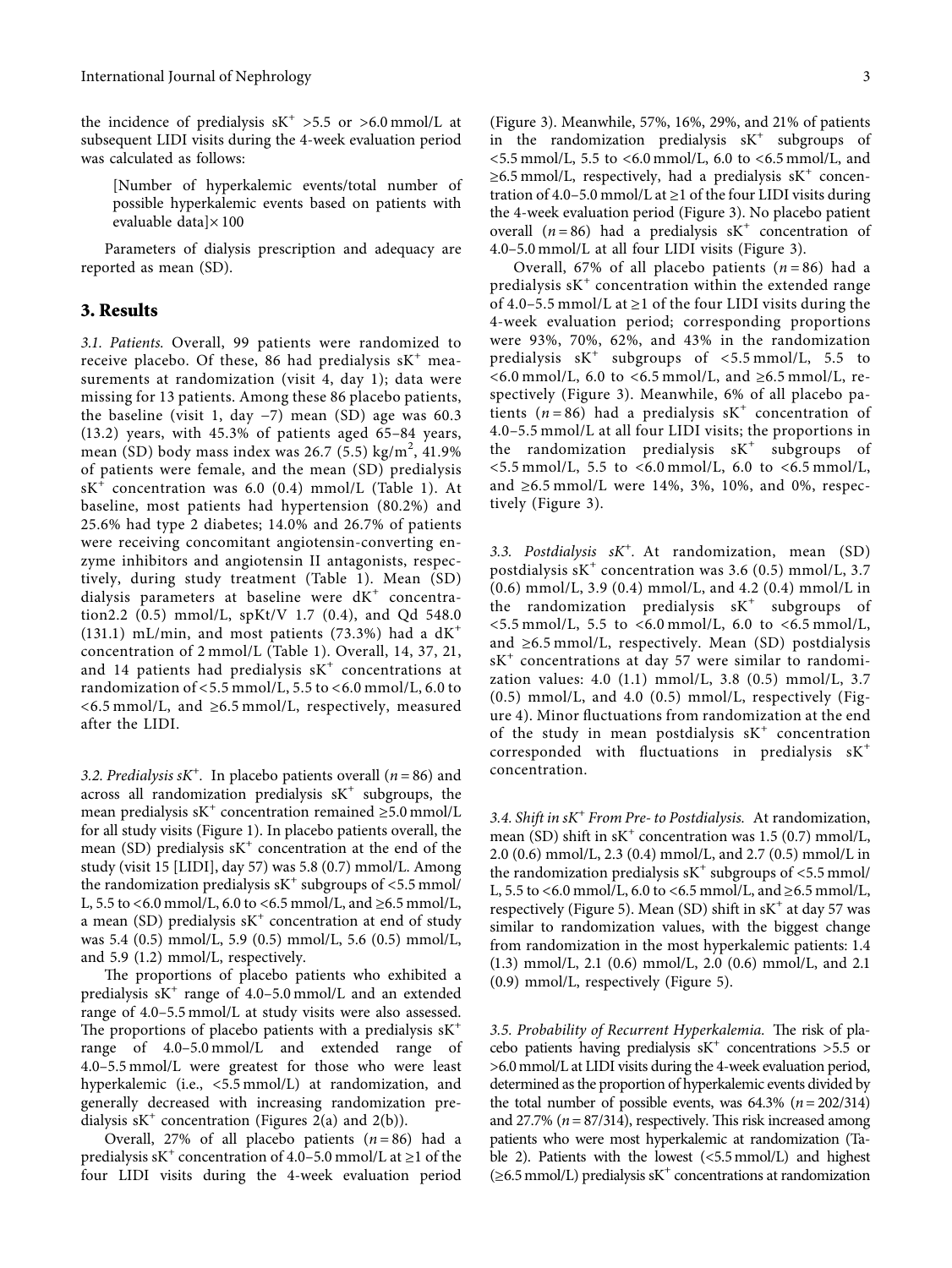| TABLE 1: Baseline (visit 1, day -7) characteristics of placebo patients. |  |  |
|--------------------------------------------------------------------------|--|--|
|--------------------------------------------------------------------------|--|--|

<span id="page-3-0"></span>

|                                                  |               | Predialysis sK <sup>+</sup> at randomization (visit 4, day 1) (mmol/L) |                          |                                 |                        |
|--------------------------------------------------|---------------|------------------------------------------------------------------------|--------------------------|---------------------------------|------------------------|
| Summary statistic                                | Overall,      |                                                                        |                          |                                 |                        |
|                                                  | $N = 86$      | $<5.5, n=14$                                                           | 5.5 to $<$ 6.0, $n = 37$ | 6.0 to $<6.5$ ,<br>$n\,{=}\,21$ | $≥6.5$ , <i>n</i> = 14 |
| Demographics                                     |               |                                                                        |                          |                                 |                        |
| Age, years, mean (SD)                            | 60.3(13.2)    | 53.4 (12.3)                                                            | 64.1 (11.1)              | 58.2 (14.7)                     | 60.1(14.7)             |
| Age, years, $n$ (%)                              |               |                                                                        |                          |                                 |                        |
| $18 - 50$                                        | 18(20.9)      | 6(42.9)                                                                | 5(13.5)                  | 4(19.0)                         | 3(21.4)                |
| $51 - 64$                                        | 28 (32.6)     | 4(28.6)                                                                | 11(29.7)                 | 8(38.1)                         | 5(35.7)                |
| $65 - 84$                                        | 39 (45.3)     | 4(28.6)                                                                | 21(56.8)                 | 8(38.1)                         | 6(42.9)                |
| $\geq 85$                                        | 1(1.2)        | 0(0)                                                                   | 0(0)                     | 1(4.8)                          | 0(0)                   |
| Female sex, $n$ $(\%)$                           | 36(41.9)      | 3(21.4)                                                                | 15(40.5)                 | 11(52.4)                        | 7(50.0)                |
| Race, $n$ (%)                                    |               |                                                                        |                          |                                 |                        |
| White                                            | 43(50.0)      | 5(35.7)                                                                | 18 (48.6)                | 11(52.4)                        | 9(64.3)                |
| Black or African American                        | 6(7.0)        | 3(21.4)                                                                | 2(5.4)                   | 1(4.8)                          | 0(0)                   |
| Asian                                            | 31 (36.0)     | 3(21.4)                                                                | 17(45.9)                 | 8(38.1)                         | 3(21.4)                |
| American Indian or Alaska Native                 | 2(2.3)        | 2(14.3)                                                                | 0(0)                     | 0(0)                            | 0(0)                   |
| Other                                            | 4(4.7)        | 1(7.1)                                                                 | 0(0)                     | 1(4.8)                          | 2(14.3)                |
| Clinical characteristics                         |               |                                                                        |                          |                                 |                        |
| Height, cm, mean (SD)                            | 165.0(9.2)    | 169.1(10.1)                                                            | 164.3(7.9)               | 164.9(11.8)                     | 162.7(5.9)             |
| Weight, kg, mean (SD)                            | 72.7 (16.4)   | 75.2 (15.0)                                                            | 70.2 (15.3)              | 78.7 (20.1)                     | 68.1 (12.0)            |
| Body mass index, $\text{kg/m}^2$ , mean (SD)     | 26.7(5.5)     | 26.2(4.6)                                                              | 25.9(5.3)                | 28.9(6.7)                       | 25.7(4.4)              |
| Predialysis sK <sup>+</sup> , mmol/L, mean (SD)  | 6.0(0.4)      | 5.9 $(0.3)$                                                            | 5.9 $(0.4)$              | 6.0(0.3)                        | 6.3 $(0.7)$            |
| Serum bicarbonate, mmol/L, mean (SD)             | 20.1(2.4)     | 19.3(1.9)                                                              | 20.0(2.2)                | 20.9(3.3)                       | 19.8(1.9)              |
| Dialysis parameters                              |               |                                                                        |                          |                                 |                        |
| Vintage, years, mean (SD)                        | 7.9(7.8)      | 5.2(3.9)                                                               | 9.7(8.8)                 | 7.3(8.9)                        | 6.9 $(4.8)$            |
| Duration of dialysis session, minutes, mean (SD) | 241.7 (31.9)  | 236.1(41.5)                                                            | 245.7 (34.4)             | 242.8 (17.8)                    | 235.1(31.9)            |
| Dialysate potassium, mmol/L, mean (SD)           | 2.2(0.5)      | 2.1(0.5)                                                               | 2.2(0.4)                 | 2.3(0.5)                        | 2.4(0.5)               |
| Dialysate potassium, mmol/L, n (%)               |               |                                                                        |                          |                                 |                        |
| 1                                                | 1(1.2)        | 1(7.1)                                                                 | 0(0.0)                   | 0(0.0)                          | 0(0.0)                 |
| $\sqrt{2}$                                       | 63 (73.3)     | 11(78.6)                                                               | 30(81.1)                 | 14 (66.7)                       | 8(57.1)                |
| 3                                                | 22(25.6)      | 2(14.3)                                                                | 7(18.9)                  | 7(33.3)                         | 6(42.9)                |
| spKt/V, mean (SD)                                | 1.7(0.4)      | 1.5(0.2)                                                               | 1.7(0.4)                 | 1.8(0.4)                        | 1.9(0.3)               |
| Dialysate flow, mL/min, mean (SD)                | 548.0 (131.1) | 583.6 (220.8)                                                          | 563.4 (113.1)            | 521.9 (98.9)                    | 511.1 (92.8)           |
|                                                  | 2785.8        | 2426.6                                                                 |                          |                                 | 2635.7                 |
| Prescribed ultrafiltration rate, mL, mean (SD)   | (1228.1)      | (1665.1)                                                               | 2929.8 (1250.4)          | 2871.4 (998.1)                  | (996.6)                |
| Urea removal rate, %, mean (SD)                  | 74.3 (5.8)    | 71.8(6.4)                                                              | 74.1 (5.2)               | 74.1(6.1)                       | 75.9 (6.7)             |
| Key medical history, n (%)                       |               |                                                                        |                          |                                 |                        |
| Hypertension                                     | 69 (80.2)     | 11(78.6)                                                               | 31(83.8)                 | 16(76.2)                        | 11(78.6)               |
| Dyslipidemia                                     | 14 (16.3)     | 2(14.3)                                                                | 5(13.5)                  | 5(23.8)                         | 2(14.3)                |
| Cardiac failure                                  | 4(4.7)        | 0(0.0)                                                                 | 3(8.1)                   | 0(0.0)                          | 1(7.1)                 |
| Diabetes mellitus                                | 10(11.6)      | 1(7.1)                                                                 | 5(13.5)                  | 2(9.5)                          | 2(14.3)                |
| Type 1 diabetes mellitus                         | 2(2.3)        | 0(0.0)                                                                 | 1(2.7)                   | 0(0.0)                          | 1(7.1)                 |
| Type 2 diabetes mellitus                         | 22(25.6)      | 4(28.6)                                                                | 11(29.7)                 | 4(19.0)                         | 3(21.4)                |
| Key allowed concomitant medications, $n$ (%)     |               |                                                                        |                          |                                 |                        |
| ACE inhibitors                                   | 12(14.0)      | 3(21.4)                                                                | 4(10.8)                  | 3(14.3)                         | 2(14.3)                |
| Angiotensin II antagonists                       | 23(26.7)      | 2(14.3)                                                                | 16(43.2)                 | 3(14.3)                         | 2(14.3)                |
| Angiotensin II antagonists + calcium channel     | 2(2.3)        | 0(0.0)                                                                 | 2(5.4)                   | 0(0.0)                          | 0(0.0)                 |
| blockers                                         |               |                                                                        |                          |                                 |                        |
| Aldosterone antagonists                          | 3(3.5)        | 0(0.0)                                                                 | 2(5.4)                   | 1(4.8)                          | 0(0.0)                 |

ACE, angiotensin-converting enzyme; SD, standard deviation; spKt/V, target single pool Kt/V.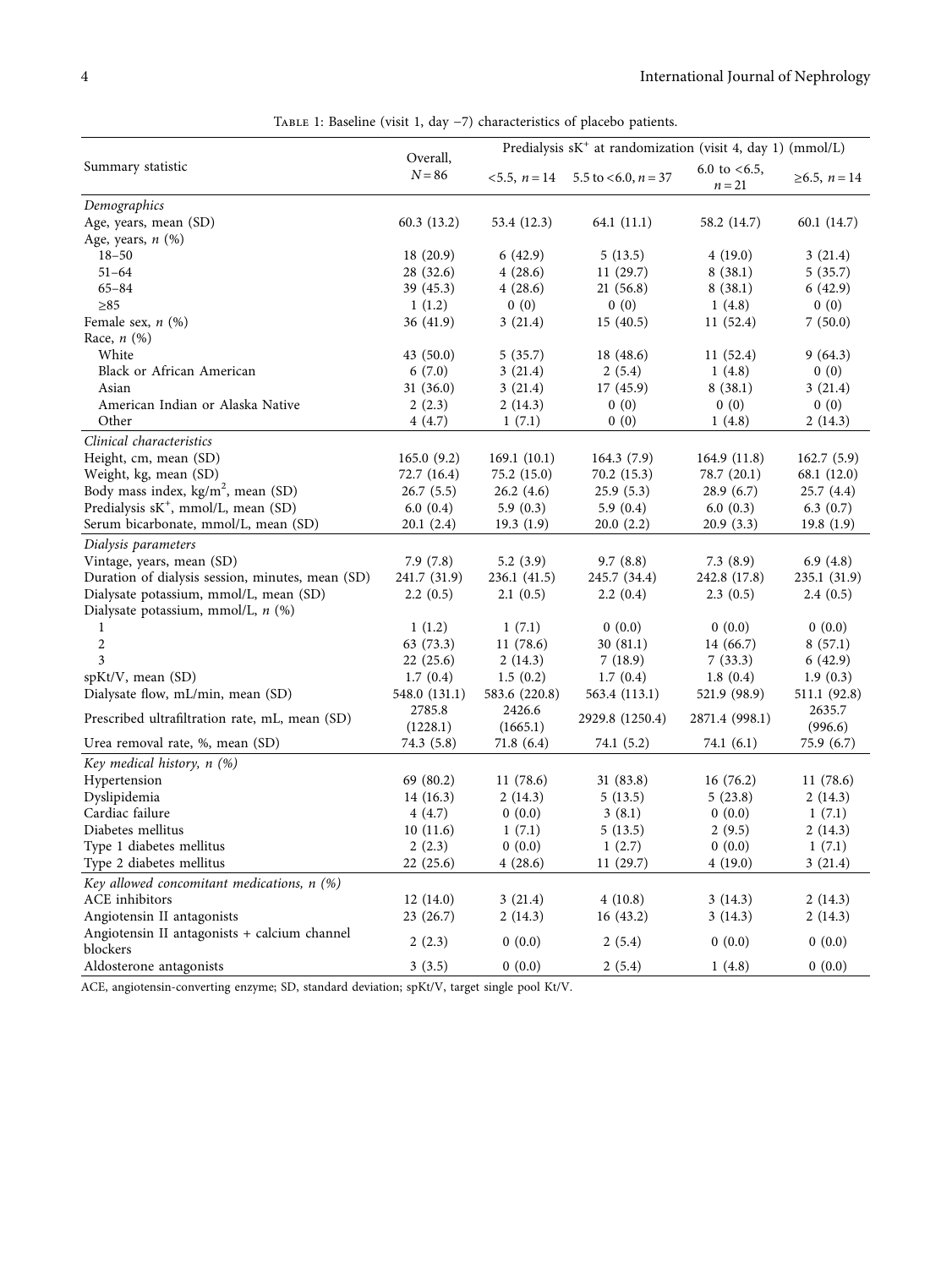

FIGURE 1: Predialysis sK<sup>+</sup> concentration at each study visit in placebo patients overall and by predialysis sK<sup>+</sup> concentration at randomization. Predialysis sK<sup>+</sup> measurement at randomization (visit 4, day 1) was used for subgroup stratification. No imputation of missing data was conducted. The dashed line represents the upper limit of normokalemia (i.e., sK<sup>+</sup> 5.0 mmol/L). L represents the LIDI visits. LIDI, long interdialytic interval; SD, standard deviation; sK<sup>+</sup>, serum potassium.



Figure 2: Continued.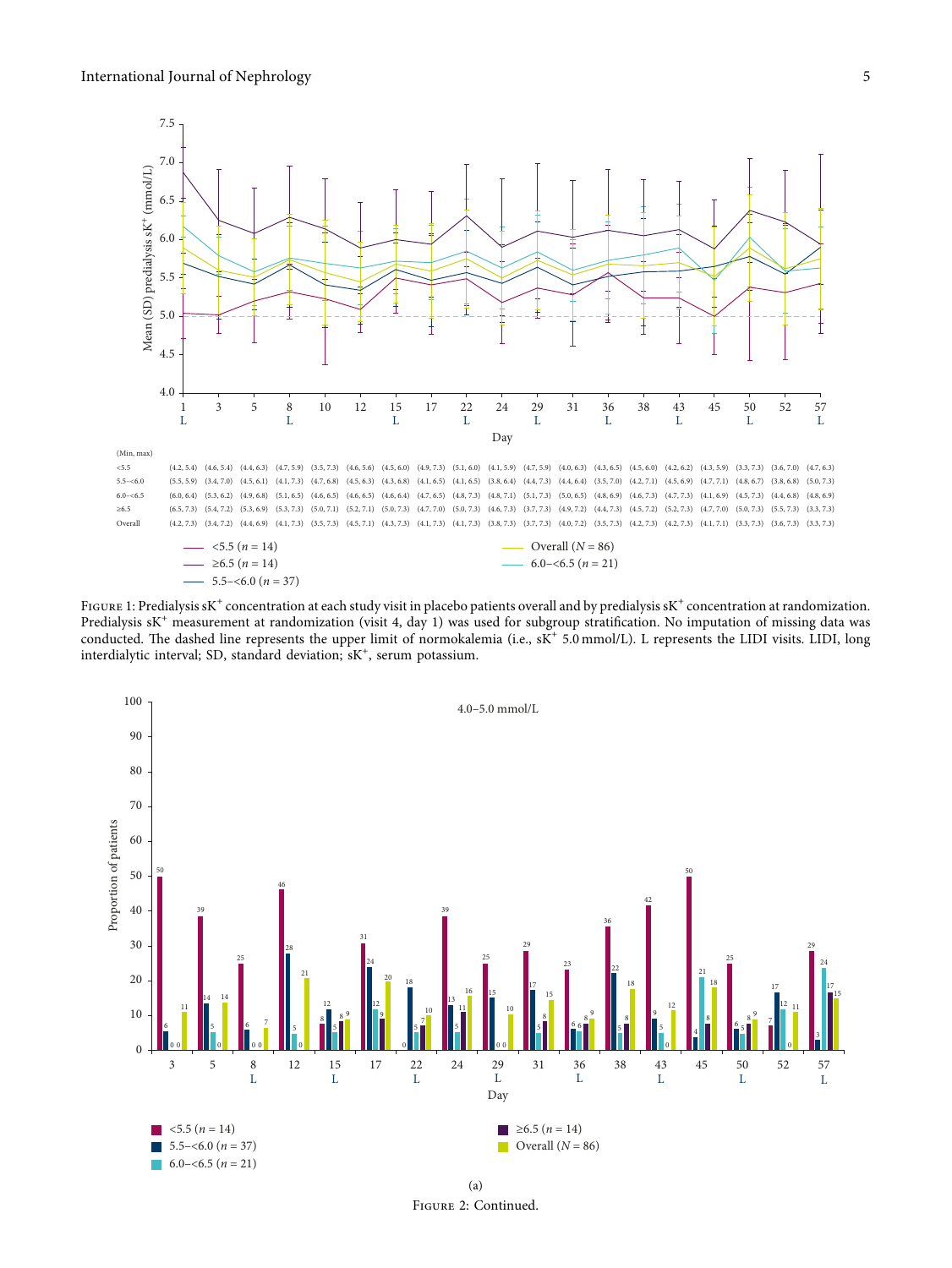

FIGURE 2: Proportions of placebo patients with predialysis sK<sup>+</sup> ranges of (a) 4.0-5.0 mmol/L and (b) 4.0-5.5 mmol/L at each study visit, by predialysis  $sK^{+}$  concentration at randomization. Predialysis  $sK^{+}$  measurement at randomization (visit 4, day 1) was used for subgroup stratification. Patients receiving rescue therapy were included in the analysis. No imputation of missing data was conducted. L represents the LIDI visits. LIDI, long interdialytic interval; sK<sup>+</sup>, serum potassium.



FIGURE 3: Proportion of placebo patients with predialysis  $sK^+$  ranges of 4.0–5.0 and 4.0–5.5 mmol/L for  $\geq 1$ ,  $\geq 2$ ,  $\geq 3$ , and 4 LIDI visits during the 4-week evaluation period, by predialysis  $sK^+$  concentration at randomization. Predialysis  $sK^+$  measurement at randomization (visit 4, day 1) was used for subgroup stratification. Predialysis sK<sup>+</sup> values obtained at the LIDI visits in the 4-week evaluation period. No imputation of missing data was conducted. Patients receiving rescue therapy were included in the analysis. LIDI, long interdialytic interval; sK<sup>+</sup>, serum potassium.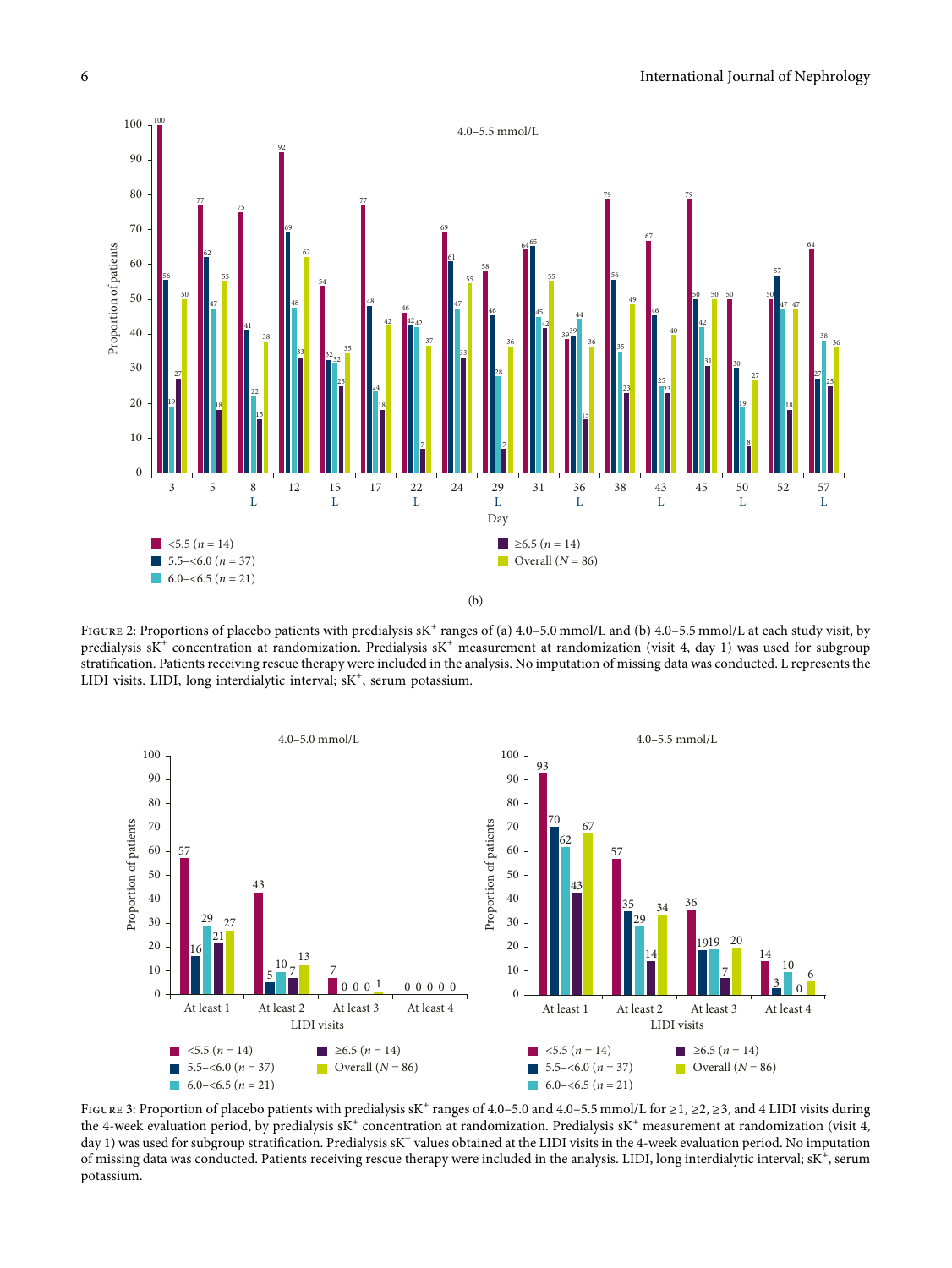

FIGURE 4: Postdialysis sK<sup>+</sup> concentration at each study visit in placebo patients overall and by predialysis sK<sup>+</sup> concentration at randomization. Predialysis sK<sup>+</sup> measurement at randomization (visit 4, day 1) was used for subgroup stratification. No imputation of missing data was conducted. The dashed line represents the threshold for hypokalemia (i.e., sK<sup>+</sup> 3.5 mmol/L). L represents the LIDI visits. LIDI, long interdialytic interval; SD, standard deviation; sK<sup>+</sup>, serum potassium.



FIGURE 5: Shift in  $sK^+$  concentration from predialysis to postdialysis at each study visit in placebo patients overall and by  $sK^+$  concentration at randomization. Predialysis sK<sup>+</sup> measurement at randomization (visit 4, day 1) was used for subgroup stratification. sK<sup>+</sup> shift = predialysis sK+ <sup>−</sup> postdialysis sK+ for each visit. No imputation of missing data was conducted. L represents the LIDI visits. LIDI, long interdialytic interval; SD, standard deviation; sK<sup>+</sup>, serum potassium.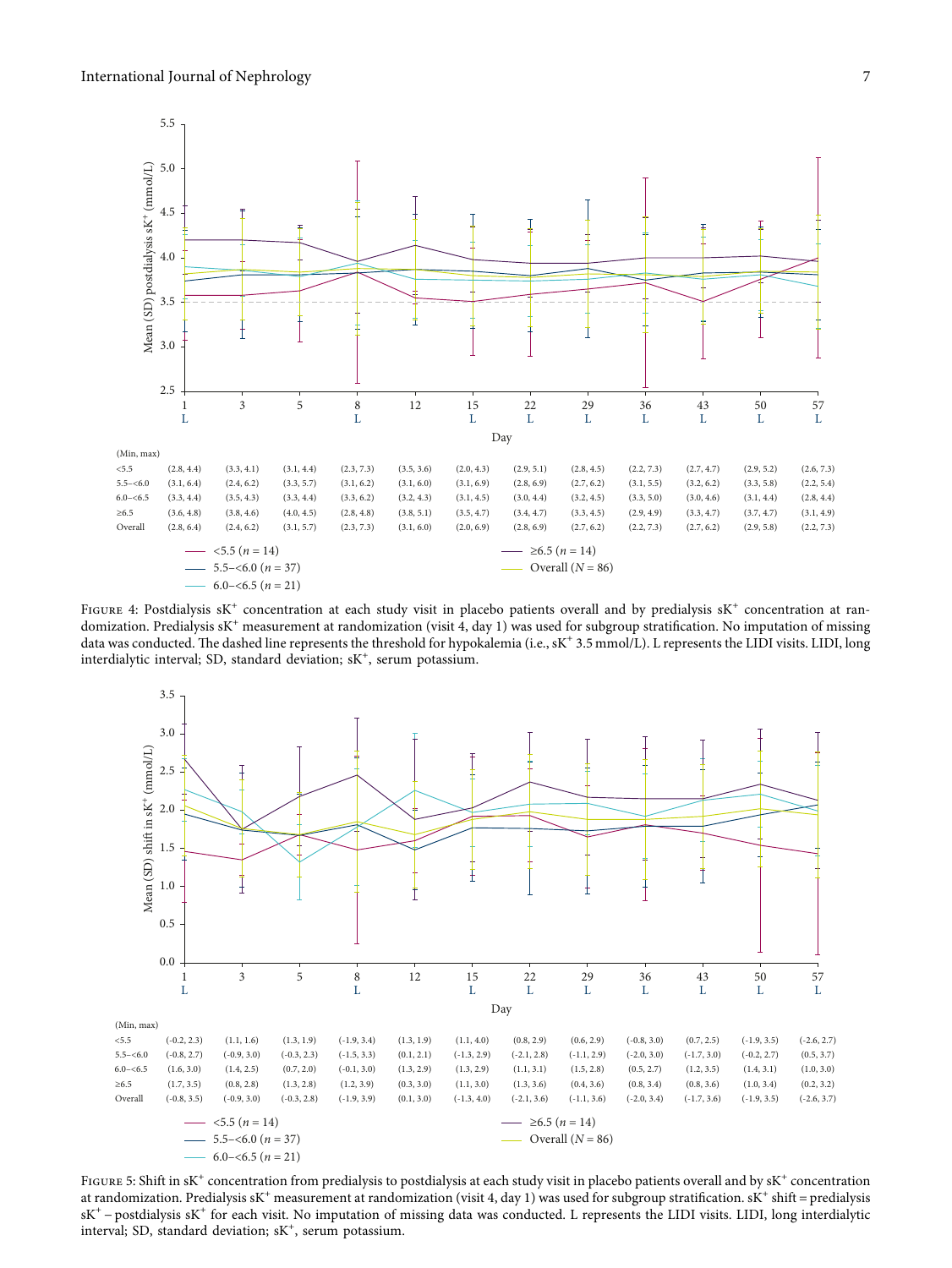| LIDI visit                                   |                 |                       | Predialysis $sK^+$ at randomization (visit 4, day 1) (mmol/L) |              |  |  |  |  |
|----------------------------------------------|-----------------|-----------------------|---------------------------------------------------------------|--------------|--|--|--|--|
|                                              | $<5.5, n=14$    | 5.5 to <6.0, $n = 37$ | 6.0 to <6.5, $n = 21$                                         | $≥6.5, n=14$ |  |  |  |  |
| Incidence of predialysis $sK^+ > 5.5$ mmol/L |                 |                       |                                                               |              |  |  |  |  |
| Visit 12 (day 36)                            | 8/13(61.5)      | 19/33(57.6)           | $10/18$ (55.6)                                                | 11/13(84.6)  |  |  |  |  |
| Visit 13 $\frac{day 43}{ }$                  | 4/12(33.3)      | 18/33(54.5)           | 15/20(75.0)                                                   | 10/13(76.9)  |  |  |  |  |
| Visit 14 $\frac{day 50}{ }$                  | 5/12(41.7)      | 23/33(69.7)           | 17/21(81.0)                                                   | 12/13(92.3)  |  |  |  |  |
| Visit 15 $\frac{day 57}{ }$                  | 5/14(35.7)      | 24/33(72.7)           | 13/21(61.9)                                                   | 8/12(66.7)   |  |  |  |  |
| Overall                                      | 22/51(43.1)     | 84/132(63.6)          | 55/80 (68.8)                                                  | 41/51(80.4)  |  |  |  |  |
| Incidence of predialysis $sK^+ > 6.0$ mmol/L |                 |                       |                                                               |              |  |  |  |  |
| Visit 12 (day 36)                            | $2/13$ $(15.4)$ | 3/33(9.1)             | 4/18(22.2)                                                    | 8/13(61.5)   |  |  |  |  |
| Visit 13 $\frac{day 43}{ }$                  | 1/12(8.3)       | 4/33(12.1)            | 6/20(30.0)                                                    | 6/13(46.2)   |  |  |  |  |
| Visit 14 $\frac{day 50}{ }$                  | 3/12(25.0)      | $10/33$ (30.3)        | 9/21(42.9)                                                    | 10/13(76.9)  |  |  |  |  |
| Visit 15 (day 57)                            | 2/14(14.3)      | 10/33(30.3)           | 2/21(9.5)                                                     | 7/12(58.3)   |  |  |  |  |
| Overall                                      | 8/51(15.7)      | 27/132(20.5)          | $21/80$ (26.3)                                                | 31/51(60.8)  |  |  |  |  |

<span id="page-7-0"></span>TABLE 2: Risk of predialysis sK<sup>+</sup> concentration >5.5 or >6.0 mmol/L at LIDI visits during the 4-week evaluation period following the initial hyperkalemic event.

Data are shown as the number (%) of hyperkalemic events. Hyperkalemia was defined as sK<sup>+</sup> >5.5 or >6.0 mmol/L after the LIDI. No imputation of missing data was conducted. For each randomization predialysis sK<sup>+</sup> subgroup, the probability of whether patients with hyperkalemia will be hyperkalemic (sK<sup>+</sup> >5.5 or >6.0 mmol/L) at subsequent visits was calculated as follows: [Number of hyperkalemic events/total number of possible hyperkalemic events based on patients with evaluable data]  $\times$  100. LIDI, long interdialytic interval; sK<sup>+</sup>, serum potassium.

TABLE 3: Dialysis adequacy and prescription parameters in placebo patients  $(n = 86)$ .

| Day          | spKt/V         | Urea removal<br>rate $(\%)$ | Dialysate flow<br>(mL/min) | Dialysate potassium<br>concentration (mmol/L) | Prescribed ultrafiltration<br>rate $(mL)$ | Blood flow<br>(mL/min) |
|--------------|----------------|-----------------------------|----------------------------|-----------------------------------------------|-------------------------------------------|------------------------|
| $-7$         | 1.71<br>(0.38) | 74.3(5.8)                   | 548.0 (131.1)              | 2.24(0.46)                                    | 2785.8 (1228.1)                           | 321.0 (95.8)           |
| $\mathbf{1}$ | 1.99<br>(0.85) | 73.3(6.4)                   | 545.3 (133.7)              | 2.23(0.48)                                    | 2753.0 (1197.1)                           | 316.0 (95.8)           |
| 3            |                |                             |                            | 2.24(0.48)                                    |                                           |                        |
| 5            |                |                             |                            | 2.23(0.48)                                    |                                           |                        |
| 8            |                |                             |                            | 2.22(0.47)                                    |                                           |                        |
| 12           |                |                             |                            | 2.22(0.47)                                    |                                           |                        |
| 15           |                |                             |                            | 2.24(0.48)                                    |                                           |                        |
| 22           |                |                             |                            | 2.26(0.57)                                    |                                           |                        |
| 29           | 1.67<br>(0.35) | 72.3(7.1)                   | 545.9 (143.3)              | 2.21(0.47)                                    | 2807.6 (1176.5)                           | 317.3 (95.0)           |
| 36           |                |                             |                            | 2.22(0.47)                                    |                                           |                        |
| 43           |                |                             |                            | 2.22(0.48)                                    |                                           |                        |
| 50           |                |                             |                            | 2.22(0.48)                                    |                                           |                        |
| 57           | 1.70<br>(0.43) | 73.6(5.4)                   | 548.7 (130.4)              | 2.24(0.46)                                    | 2843.0 (1098.3)                           | 320.7 (98.8)           |

Data are mean (standard deviation). Data are shown for the 86 placebo patients with predialysis  $sK^+$  measurements at randomization (visit 4, day 1).  $sK^+$ serum potassium; spKt/V, target single pool Kt/V.

had a 43% and 80% chance, respectively, of having predialysis  $sK^+ > 5.5$  mmol/L, and a 16% and 61% chance, respectively, of having predialysis  $sK^+ > 6.0$  mmol/L at a LIDI visit during the 4week evaluation period (Table 2).

*3.6. Dialysis Parameters.* Dialysis adequacy and prescription parameters at day 57 were generally comparable with baseline levels among placebo patients (*n*= 86) (Table 3). In particular, the mean (SD) dK<sup>+</sup> concentration at day  $-7$  (2.24 [0.46] mmol/ L) was similar to day 57 (2.24 [0.46] mmol/L) (Table 3). When analyzed using  $dK^+$  concentration categories of 1, 2, and 3 mmol/L, from day −7 to day 57, dK<sup>+</sup> concentration remained the same in the majority of placebo patients, increased in one patient, and decreased in four patients (Figure [6](#page--1-0)).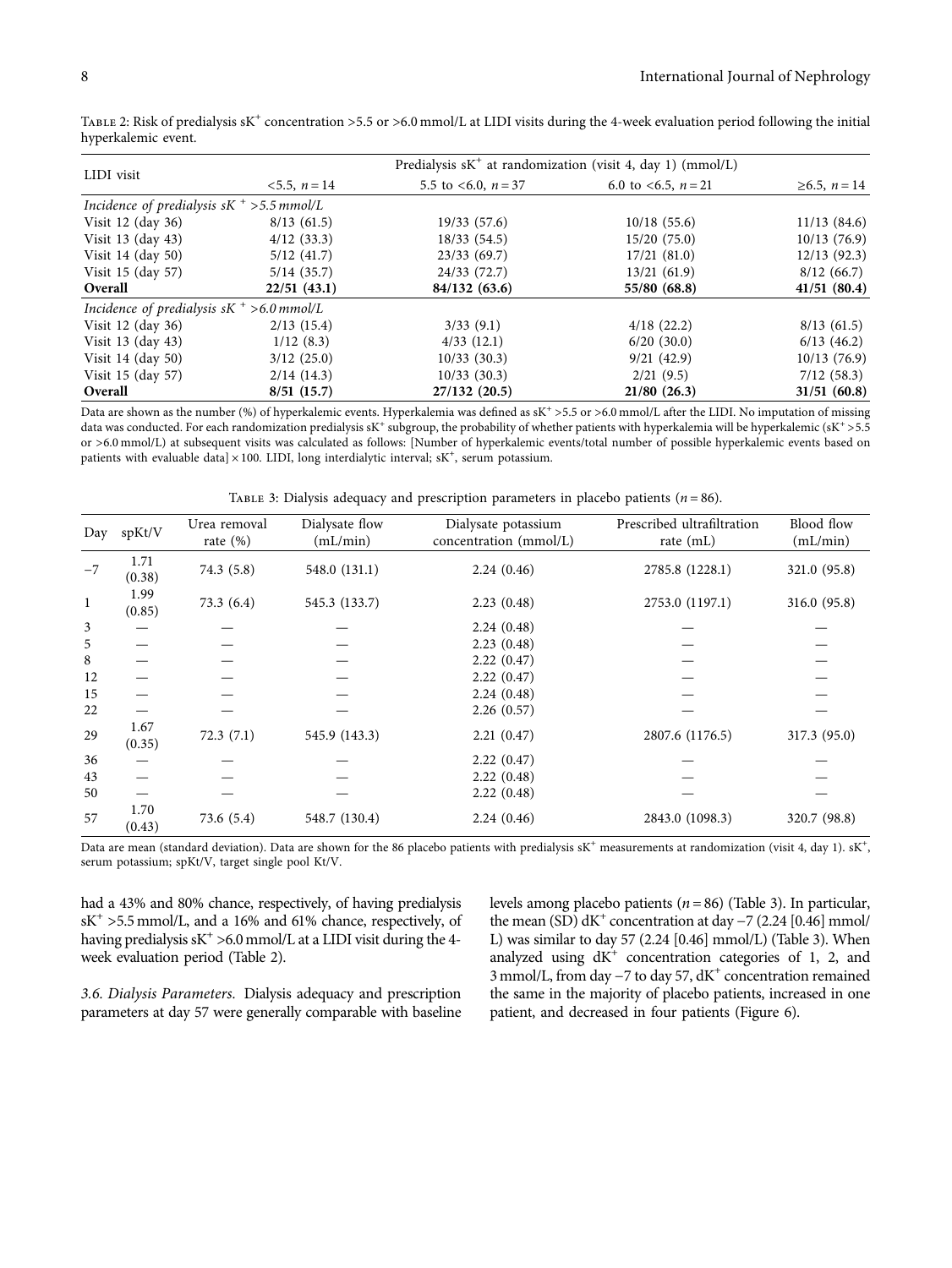

Figure 6: Shift in dK<sup>+</sup> concentration category of 1, 2, and 3 mmol/L from baseline (visit 1, day <sup>−</sup>7) to the end of treatment (visit 15, day 57) in placebo patients. No imputation of missing data was conducted. Only subjects with visit 4 predialysis sK<sup>+</sup> measurement were included. dK<sup>+</sup>, dialysate potassium; EOT, end of treatment; sK<sup>+</sup>, serum potassium.

#### 4. Discussion and Conclusions

These novel analyses utilized the placebo group of a randomized, double-blind phase 3b study to generate the first longitudinal trajectory of sK<sup>+</sup> concentration among hyperkalemic HD patients. The mean predialysis  $sK^+$  concentration did not return to normokalemic levels (i.e., 4.0–5.0 mmol/L) in the placebo group overall and across all baseline predialysis  $sK^+$  subgroups over 8 weeks, with no change in  $dK^+$  concentration.

Evidence of longitudinal trajectory of  $sK^+$  concentration and risk of recurrent hyperkalemia following a hyperkalemic event is sparse [[9](#page-10-0)–[14\]](#page-10-0), particularly among HD patients [\[1](#page-10-0)]. Among maintenance HD patients, a prospective French 2 year survey by Rossignol et al. reported that 26.4%, 13.8%, and 4.9% of patients had predialysis  $sK^+$  concentrations of >5.1 mmol/L, >5.5 mmol/L, and >6.0 mmol/L, respectively, and 73.8%, 57.9%, and 34.5% of patients had predialysis  $sK^+$ concentrations of >5.1 mmol/L, >5.5 mmol/L, and >6.0 mmol/L, respectively, during follow-up [\[1\]](#page-10-0). Furthermore, only 6.3% of patients became normokalemic within 3 months following a hyperkalemic event  $(sK^+ > 5.5 \text{ mmol/L})$ [\[1\]](#page-10-0). Adelborg et al. followed  $sK^+$  trajectories before and after a first hyperkalemic event among a broad population, which included patients with chronic kidney disease, although findings in dialysis patients alone were not presented separately [\[13](#page-10-0)]. In patients with a single hyperkalemic event, sK<sup>+</sup> returned to prehyperkalemia concentrations in 2–4 weeks, while the reduction in  $sK^+$  concentrations in patients with repeated hyperkalemia occurred more slowly and did not reach the prehyperkalemia concentration [\[13](#page-10-0)]. Our findings in maintenance HD patients build on previous data to provide information on the likely trajectory of predialysis

sK<sup>+</sup> concentration following a hyperkalemic event and support the persistence of hyperkalemia reported previously. Importantly, as an  $sK^+$  concentration of  $>5.5$  mmol/L is associated with increased mortality and hospitalization in HD patients [\[3–6\]](#page-10-0), the patients in our analysis would be left at continued risk of adverse events.

In our analyses, more severe baseline hyperkalemia was associated with lower proportions of patients achieving  $sK^+$  ranges of  $4.0-5.0$  mmol/L and 4.0–5.5 mmol/L over 8 weeks. Furthermore, the risk of a subsequent hyperkalemic event (predialysis  $sK^+$  concentration  $>5.5$  or  $>6.0$  mmol/L) at LIDI visits during the 4-week evaluation period increased, with increasing baseline hyperkalemia. Similarly, Rossignol et al. determined the evolution of  $sK^+$  concentration among HD patients after an initial hyperkalemic event (sK<sup>+</sup> >5.5 mmol/L) and reported that 80.2% and 59.7% of patients experienced a recurrent event of  $sK^+ > 5.1$  mmol/ L or of the same magnitude, respectively, within 3 months [[1](#page-10-0)]. Furthermore, 35.6% of HD patients with an initial event of  $sK^+ > 6.0$  mmol/L had a recurrent event of the same magnitude within  $3$  months [[1](#page-10-0)]. Our findings among HD patients may inform physicians of the likely course of hyperkalemia based on a patient's baseline predialysis  $sK^+$  concentration. This is particularly important given the relationship between the greater severity of hyperkalemia and increased rates of mortality and hospitalization [[9](#page-10-0), [11](#page-10-0), [14](#page-10-0), [17\]](#page-10-0).

Inadequate dialysis is associated with an increased predialysis  $sK^+$  concentration [[18](#page-10-0)]. A recent position paper endorsed by the Italian Society of Nephrology stated that it is essential to evaluate dialysis adequacy in hyperkalemic patients [[7\]](#page-10-0). Practice guidelines by the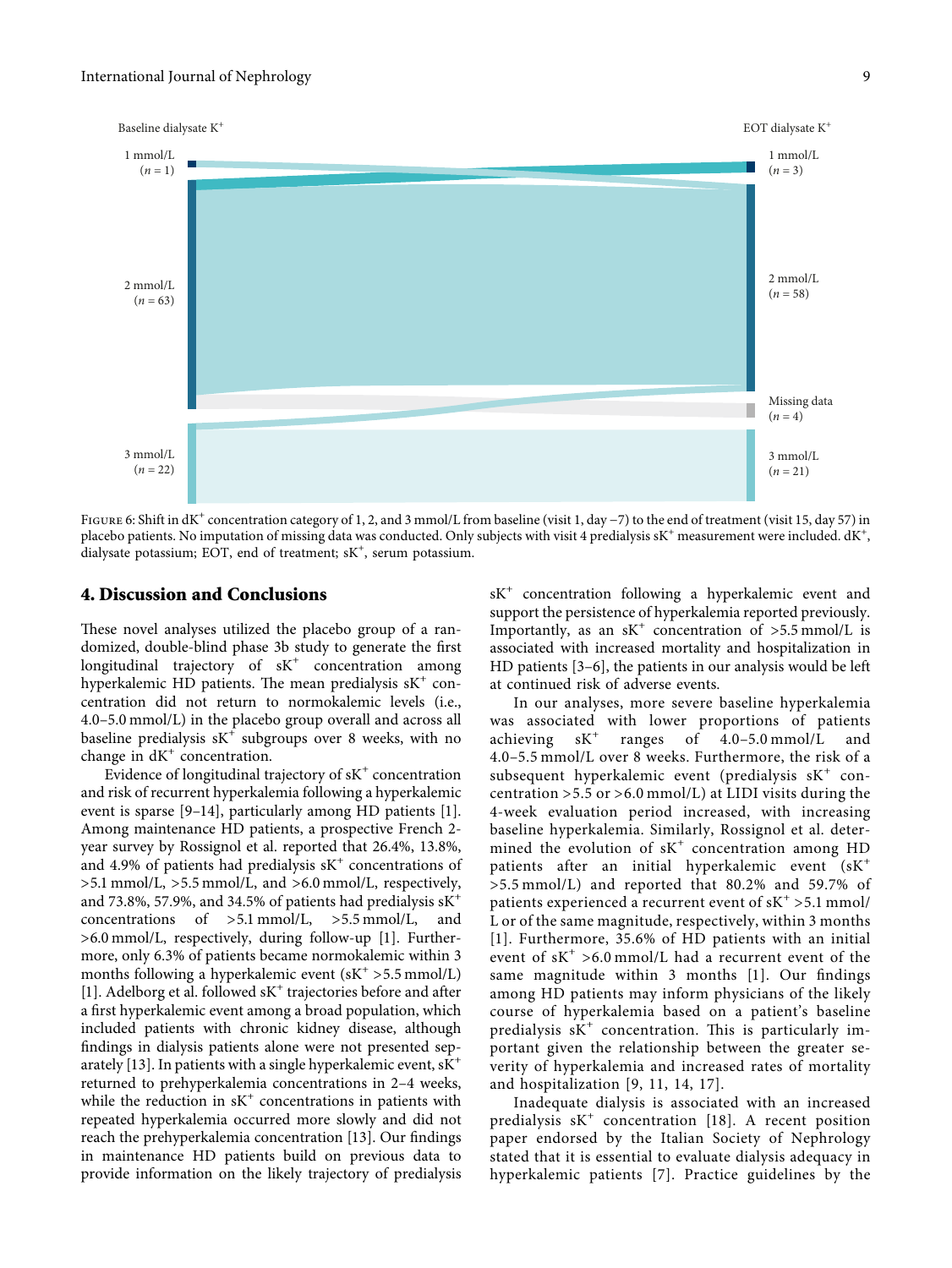Kidney Disease Outcomes Quality Initiative (KDOQI) recommend a spKt/V of 1.4 per HD session for patients treated TIW, with a minimum delivered spKt/V of 1.2 [[19](#page-10-0)]. In our analysis, the spKt/V exceeded the target level of 1.4 for patients receiving HD TIW as recommended by KDOQI [\[19\]](#page-10-0), and parameters of dialysis adequacy and prescription were generally stable over time. Therefore, the impact of this variable on longitudinal changes in  $sK^+$ was minimized.

The significance of postdialysis  $sK^+$  concentration is less well-defined than for predialysis  $sK^+$  concentration, partly because postdialysis values are not routinely measured in clinical practice [\[15](#page-10-0)]. Our observed trends in longitudinal postdialysis  $sK^+$  concentration were not as clear as with predialysis  $sK^+$  concentration. Mean postdialysis  $sK^+$  concentration over 8 weeks remained above the threshold for hypokalemia (i.e., 3.5 mmol/L) in all baseline predialysis  $sK^+$ subgroups. However, normal postdialysis  $sK^+$  concentration may not prevent certain patients with marked hyperkalemia from a rebound of  $sK^+$  to potentially dangerous levels. A previous study noted a close correlation between predialysis and an increase in 6-hours postdialysis  $sK^+$  concentration (*r* = 0.78, *P* < 0*.*01) [[8\]](#page-10-0). Furthermore, Rossignol et al. reported that ∼5% of HD patients who had an initial predialysis  $sK^+$  concentration >5.5 mmol/L were then hypokalemic (<3.5 mmol/L) within 3 months [\[1\]](#page-10-0). Together, these findings suggest a degree of potassium variability that deserves further attention.

The persistence of hyperkalemia observed in our analyses, despite maintenance HD, indicates that additional therapies and closer monitoring of HD patients following a hyperkalemic event may have a role in minimizing the risks of future hyperkalemia. The persistence of hyperkalemia reported by Rossignol et al. [[1](#page-10-0)], despite widespread use of sodium polystyrene sulfonate, suggests that additional potassium binders are warranted. In the phase 3b DIALIZE study, SZC was shown to be an effective and well-tolerated treatment for predialysis hyperkalemia in patients with ESRD undergoing maintenance HD [\[16](#page-10-0)]. Data from realworld evaluations suggest that the potassium binder patiromer may also be effective at reducing  $sK^+$  concentration in HD patients [[20](#page-10-0), [21\]](#page-10-0).

Our analyses have several limitations. The analyses are post hoc in nature and were not prespecified; therefore, the results are exploratory and hypothesis-generating. The patient numbers within the predialysis  $sK^+$  subgroups were small, which limits the interpretation of these findings. The impact of rescue therapy on mean  $sK^+$ concentration in placebo patients was not determined; however, in DIALIZE, a low proportion of placebo patients  $(5.1\%$  [ $n = 5/99$ ]) needed rescue therapy to reduce the  $sK^+$  concentration [\[16\]](#page-10-0). For the calculation of the risk of recurrent hyperkalemia, the definition of hyperkalemia differed from the stricter version used for study entry. Furthermore, the impact of a placebo effect resulting from clinical trial participation is unknown. Finally, rebound hyperkalemia is likely to be more severe in patients with shorter and less adequate HD, although this could not be assessed as patients received adequate HD.

In conclusion, mean predialysis  $sK^+$  concentration remains high over 8 weeks following a hyperkalemic event in patients receiving maintenance HD and routine dietary counselling. Most placebo patients remained hyperkalemic during this period, and so they may be at continued risk of adverse events. These findings may inform physicians of the likely course of hyperkalemia. Nephrologists may need to monitor predialysis  $sK^+$  concentration in hyperkalemic HD patients more closely and consider therapies, such as potassium binders, to minimize the risks of future hyperkalemia.

## **Data Availability**

Data underlying the findings described in this manuscript may be obtained in accordance with AstraZeneca's data sharing policy described at [https://astrazenecagroup-dt.](https://astrazenecagroup-dt.pharmacm.com/DT/Home) [pharmacm.com/DT/Home](https://astrazenecagroup-dt.pharmacm.com/DT/Home).

## **Ethical Approval**

The study was performed in accordance with the Declaration of Helsinki, the International Council for Harmonisation, and Good Clinical Practice.

## **Consent**

All participants provided written informed consent.

## **Disclosure**

The results presented in this paper have not been published previously in whole or part, except in abstract format.

## **Conflicts of Interest**

BS received research grants, lecture fees, and/or consulting fees from AstraZeneca, Akebia, Reata Pharmaceuticals, and Fresenius Medical Care. SF received research support and consulting fees from AstraZeneca. MFu received consulting fees and lecture fees from AstraZeneca Japan. MFo received travel support from Amgen and AstraZeneca and is an advisory board member for AstraZeneca. NG is an employee of AstraZeneca. AR received research or travel support from, and/or is a speaker, consultant, or advisory board member for AstraZeneca, Vifor Pharma, Fresenius Medical Care, Sanofi, Kadmon, Amag, Otsuka, Genzyme, GlaxoSmithKline, Omeros, Janssen, Reata Pharmaceuticals, Ironwood, and Amgen.

## **Authors' Contributions**

All authors contributed to the data interpretation, critically reviewed the manuscript, approved the final version, and accepted accountability for the overall work.

## **Acknowledgments**

The authors thank the patients, their families, and all investigators involved in the DIALIZE study, the dialysis